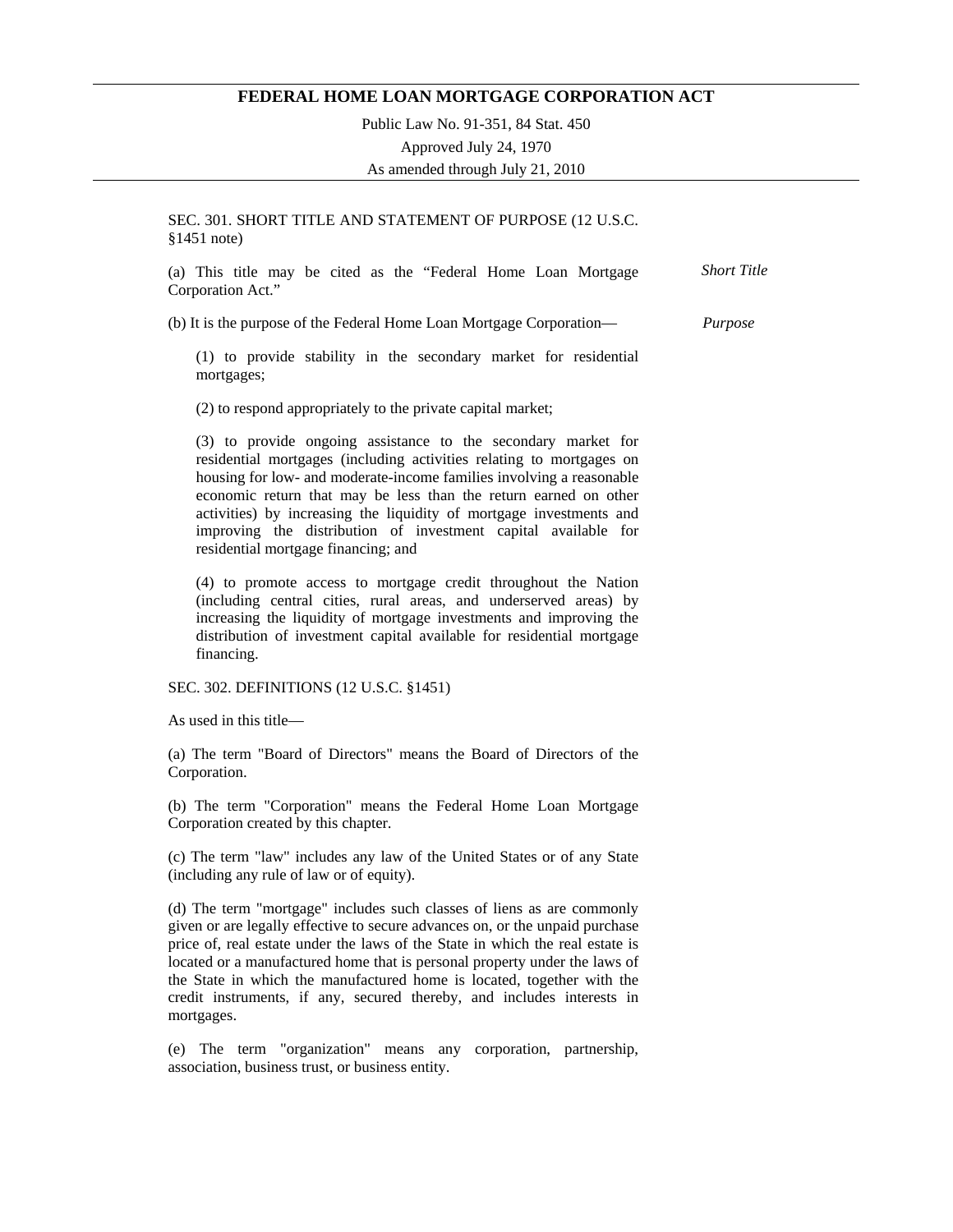#### (f) The term "prescribe" means to prescribe by regulations or otherwise. SEC. 302

(g) The term "property" includes any property, whether real, personal, mixed, or otherwise, including without limitation on the generality of the foregoing choses in action and mortgages, and includes any interest in any of the foregoing.

(h) The term "residential mortgage" means a mortgage which (1) is a mortgage on real estate, in fee simple or under a leasehold having such term as may be prescribed by the Corporation, upon which there is located a structure or structures designed in whole or in part for residential use, or which comprises or includes one or more condominium units or dwelling units (as defined by the Corporation) and (2) has such characteristics and meets such requirements as to amount, term, repayment provisions, number of families, status as a lien on such real estate, and otherwise, as may be prescribed by the Corporation. The term "residential mortgage" also includes a loan or advance of credit insured under title I of the National Housing Act [12 U.S.C. 1702 et seq.] whose original proceeds are applied for in order to finance energy conserving improvements, or the addition of a solar energy system, to residential real estate. The term "residential mortgage" also includes a loan or advance of credit for such purposes, or purchased from any public utility carrying out activities in accordance with the requirements of title II of the National Energy Conservation Policy Act [42 U.S.C. 8211 et seq.] if the residential mortgage to be purchased is a loan or advance of credit the original proceeds of which are applied for in order to finance the purchase and installation of residential energy conservation measures (as defined in section 210(11) of the National Energy Conservation Policy Act) in residential real estate, not having the benefit of such insurance and includes loans made where the lender relies for purposes of repayment primarily on the borrower's general credit standing and forecast of income, with or without other security. The term "residential mortgage" is also deemed to include a secured loan or advance of credit the proceeds of which are intended to finance the rehabilitation, renovation, modernization, refurbishment, or improvement of properties as to which the Corporation may purchase a "residential mortgage" as defined under the first sentence of this subsection. Such term shall also include other secured loans that are secured by a subordinate lien against a property as to which the Corporation may purchase a residential mortgage as defined under the first sentence of this subsection. A "secured loan or advance of credit" is one in which a security interest is taken in the rehabilitated, renovated, modernized, refurbished, or improved property. Such term shall also include a mortgage, lien, or other security interest on the stock or membership certificate issued to a tenant-stockholder or resident-member by a cooperative housing corporation, as defined in section 216 of title 26, and on the proprietary lease, occupancy agreement, or right of tenancy in the dwelling unit of the tenant-stockholder or resident-member in such cooperative housing corporation. The term "residential mortgage" also includes a loan or advance of credit secured by a mortgage or other lien on a manufactured home that is the principal residence of the borrower, without regard to whether the security property is real, personal, or mixed.

*Residential Mortgages* 

*Energy Loans* 

*Second Mortgages* 

*Cooperatives* 

*Manufactured Homes*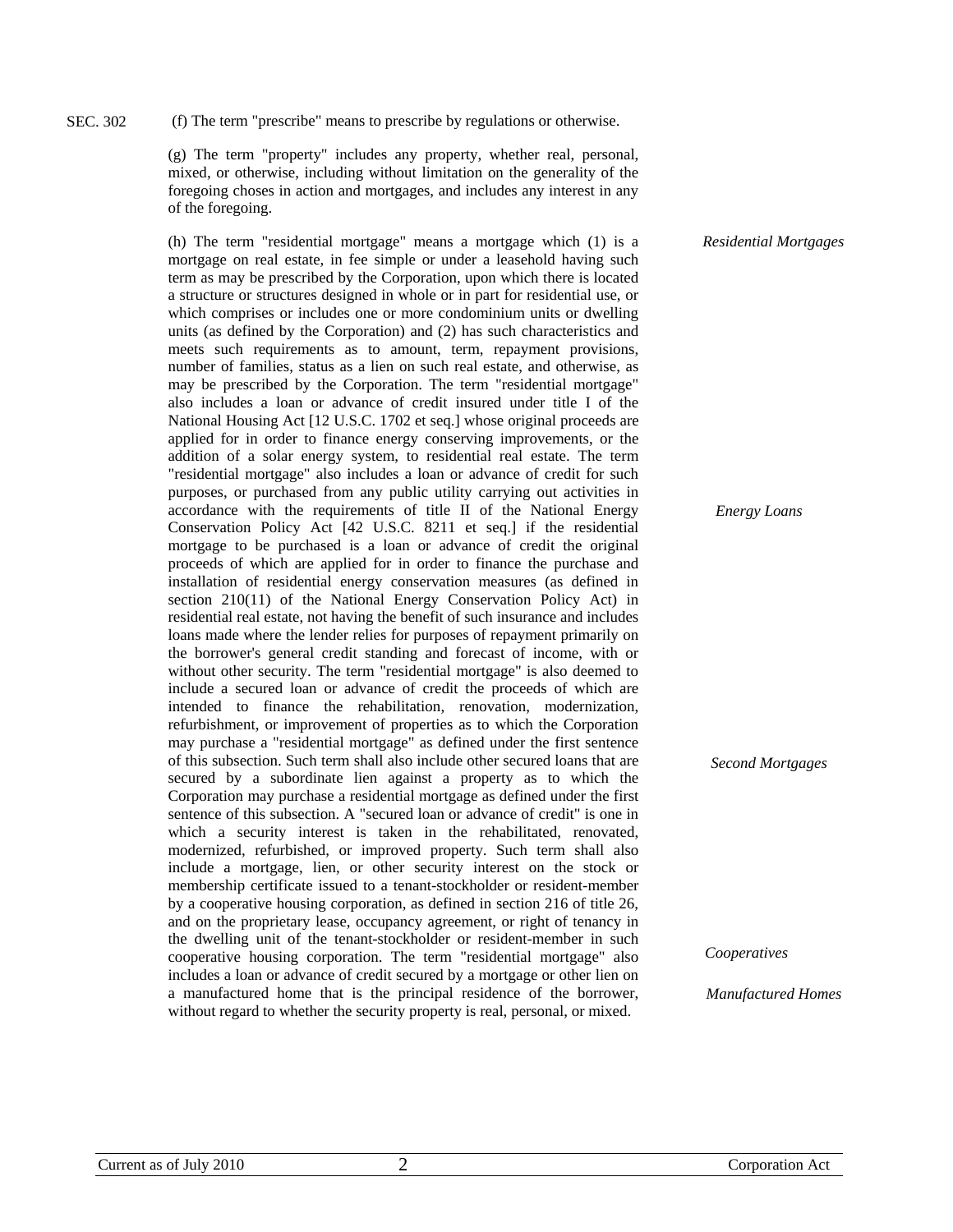(i) The term "conventional mortgage" means a mortgage other than a mortgage as to which the Corporation has the benefit of any guaranty, insurance or other obligation by the United States or any of its agencies or instrumentalities.

(j) The term "security" has the meaning ascribed to it by section 2 of the Securities Act of 1933 [15 U.S.C. 77].

(k) The term "State", whether used as a noun or otherwise, includes the several States, the District of Columbia, the Commonwealth of Puerto Rico, and the territories and possessions of the United States.

(l) The term "mortgage insurance program" includes, in the case of a residential mortgage secured by a manufactured home, any manufactured home lending program under title I of the National Housing Act [12 U.S.C. 1702 et seq.].

#### SEC. 303. ESTABLISHMENT OF THE CORPORATION (12 U.S.C. § 1452)

(a)(1) There is hereby created the Federal Home Loan Mortgage Corporation, which shall be a body corporate under the direction of a Board of Directors. Within the limitations of law and regulation, the Board of Directors shall determine the general policies that govern the operations of the Corporation. The principal office of the Corporation shall be in the District of Columbia or at any other place determined by the Corporation.

(2)(A) The Board of Directors of the Corporation shall consist of 13 persons, or such other number as the Director determines appropriate, who shall be elected annually by the voting common stockholders. Except to the extent action under section 1377 of the Federal Housing Enterprises Financial Safety and Soundness Act of 1992 [12 U.S.C 4636a] temporarily results in a lesser number, the Board of Directors shall at all times have as members at least 1 person from the homebuilding industry, at least 1 person from the mortgage lending industry, at least 1 person from the real estate industry, and at least 1 person from an organization that has represented consumer or community interests for not less than 2 years or 1 person who has demonstrated a career commitment to the provision of housing for low-income households.

(B) Each member of the Board of Directors shall be elected for a term ending on the date of the next annual meeting of the voting common stockholders.

(C) Any seat on the Board of Directors that becomes vacant after the annual election of the directors shall be filled by the Board of Directors, but only for the unexpired portion of the term.

(D) Any member of the Board of Directors who is a full-time officer or employee of the Federal Government shall not, as such member, receive compensation for services as such a member.

(b)(1) Except as provided in paragraph (2), the Corporation may make such capital distributions (as such term is defined in section 1303 of the Federal

*Composition of Board of Directors* 

*Capital Distributions*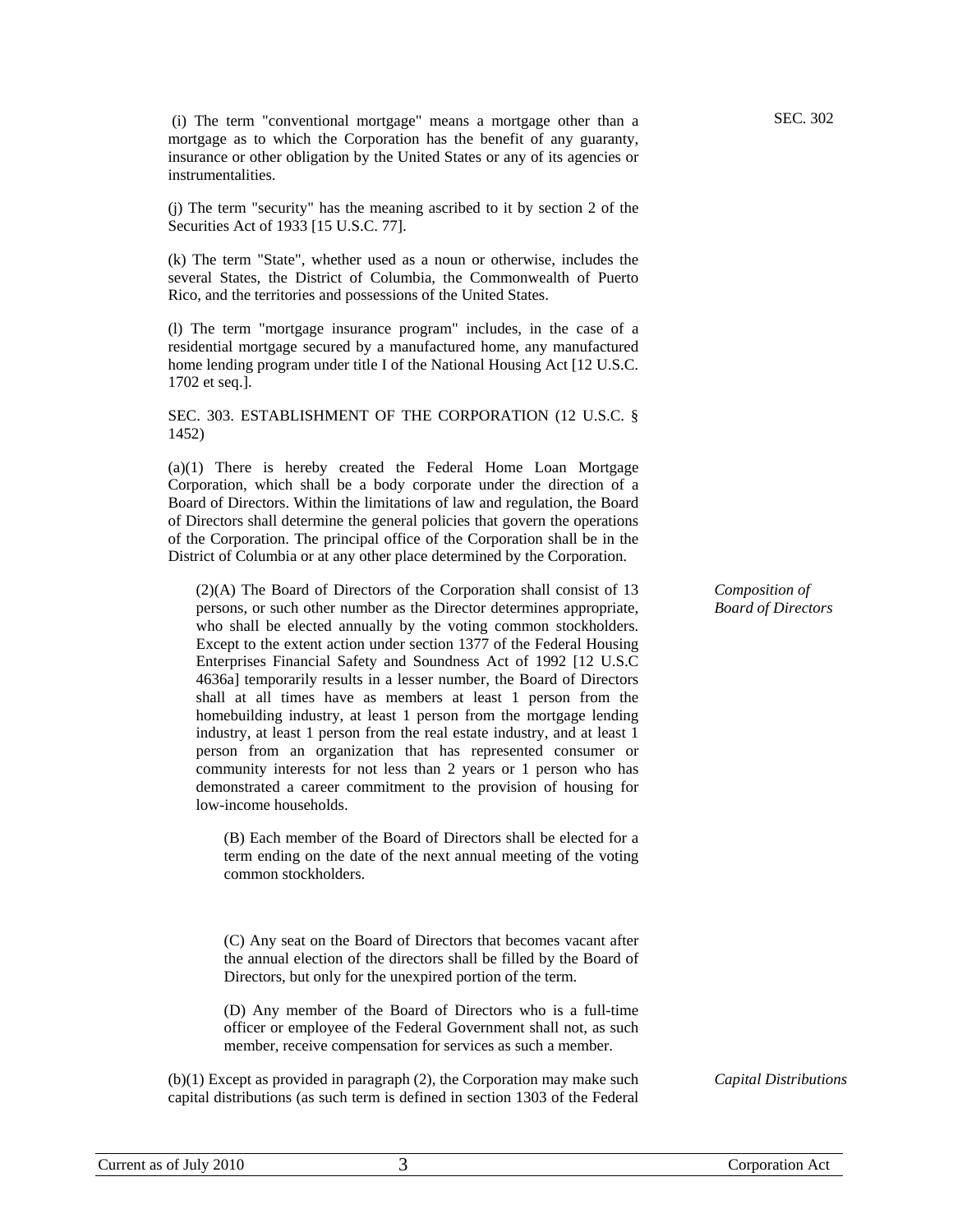Housing Enterprises Act of 1992 [12 U.S.C. 4502]) as may be declared by the Board of Directors. SEC. 303

> (2) The Corporation may not make any capital distribution that would decrease the total capital of the Corporation (as such term is defined in section 1303 of the Federal Housing Enterprises Act of 1992 [12 U.S.C. 4502]) to an amount less than the risk-based capital level for the Corporation established under section 1361 of such Act [12 U.S.C 4611] or that would decrease the core capital of the Corporation (as such term is defined in section 1303 of such Act [12 U.S.C. 4502]) to an amount less than the minimum capital level for the Corporation established under section 1362 of such Act [12 U.S.C. 4612], without prior written approval of the distribution by the Director of the Federal Housing Finance Agency.

(c) The Corporation shall have power (1) to adopt, alter, and use a corporate seal; (2) to have succession until dissolved by Act of Congress; (3) to make and enforce such bylaws, rules, and regulations as may be necessary or appropriate to carry out the purposes or provisions of this chapter; (4) to make and perform contracts, agreements, and commitments; (5) to prescribe and impose fees and charges for services by the Corporation; (6) to settle, adjust, and compromise, and with or without consideration or benefit to the Corporation to release or waive in whole or in part, in advance or otherwise, any claim, demand, or right of, by, or against the Corporation; (7) to sue and be sued, complain and defend, in any State, Federal, or other court; (8) to acquire, take, hold, and own, and to deal with and dispose of any property; and (9) to determine its necessary expenditures and the manner in which the same shall be incurred, allowed, and paid, and appoint, employ, and fix and provide for the compensation and benefits of officers, employees, attorneys, and agents as the Board of Directors determines reasonable and comparable with compensation for employment in other similar businesses (including publicly held financial institutions or other major financial services companies) involving similar duties and responsibilities, except that a significant portion of potential compensation of all executive officers (as such term is defined in subsection (h)(3) of this section) of the Corporation shall be based on the performance of the Corporation, all without regard to any other law except as may be provided by the Corporation or by laws hereafter enacted by the Congress expressly in limitation of this sentence. The Corporation, with the consent of any such department, establishment, or instrumentality, including any field services thereof, may utilize and act through any such department, establishment, or instrumentality and may avail itself of the use of information, services, facilities, and personnel thereof, and may pay compensation therefor, and all of the foregoing are hereby authorized to provide the same to the Corporation as it may request.

(d) Funds of the Corporation may be invested in such investments as the Board of Directors may prescribe. Any Federal Reserve bank or Federal home loan bank, or any bank as to which at the time of its designation by the Corporation there is outstanding a designation by the Secretary of the Treasury as a general or other depositary of public money, may be designated by the Corporation as a depositary or custodian or as a fiscal or other agent of the Corporation, and is hereby authorized to act as such depositary, custodian, or agent. When designated for that purpose by the Secretary of the Treasury, the Corporation shall be a depositary of public money, under such regulations as may be prescribed by the Secretary of the Treasury, and may also be employed as fiscal or other agent of the United

*Investment of Corporate Funds* 

*Depositary, Custodian or Fiscal Agent*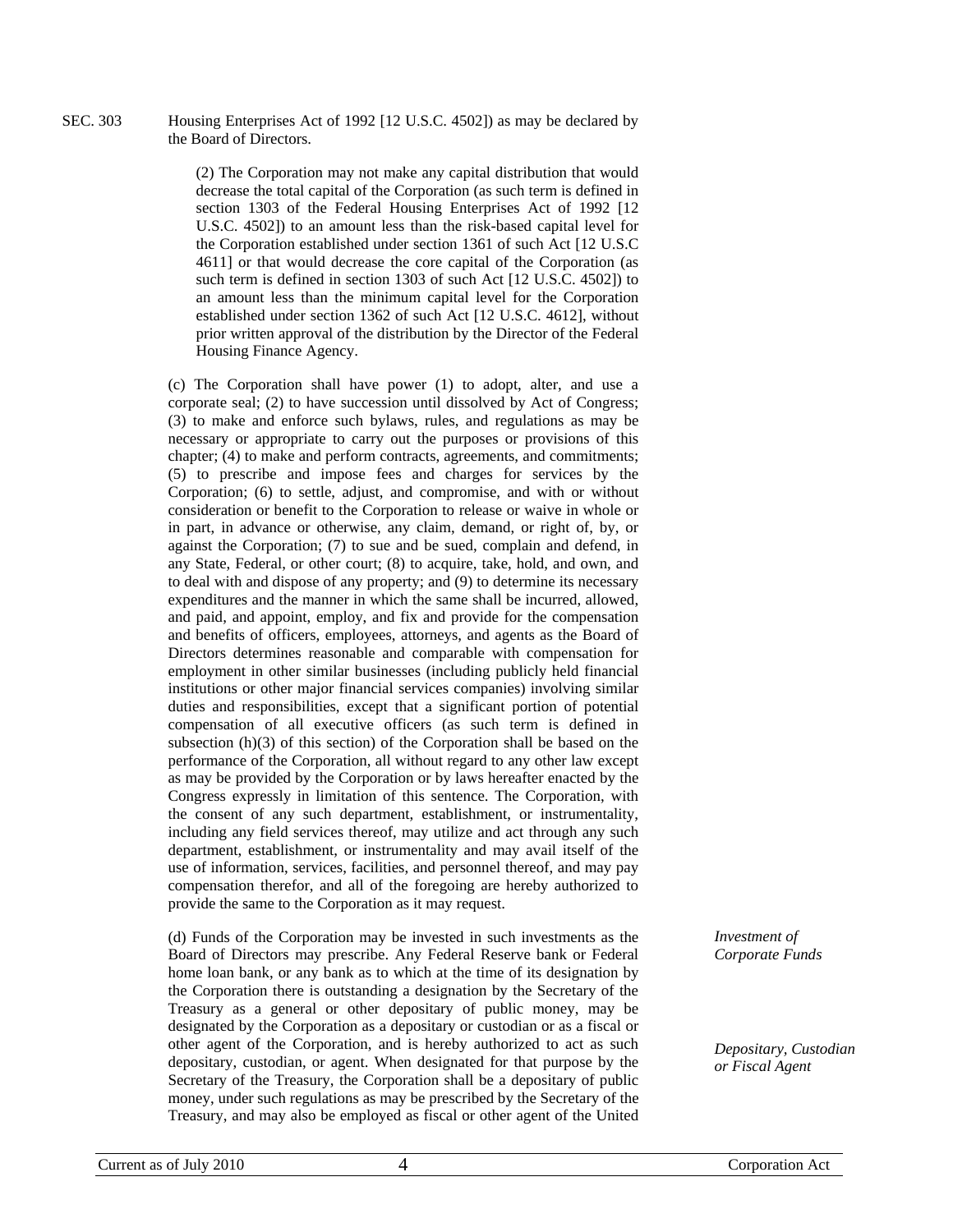States, and it shall perform all such reasonable duties as such depositary or agent as may be required of it.

(e) The Corporation, including its franchise, activities, capital, reserves, surplus, and income, shall be exempt from all taxation now or hereafter imposed by any territory, dependency, or possession of the United States or by any State, county, municipality, or local taxing authority, except that any real property of the Corporation shall be subject to State, territorial, county, municipal, or local taxation to the same extent according to its value as other real property is taxed.

(f) Notwithstanding section 1349 of title 28 or any other provision of law, (1) the Corporation shall be deemed to be an agency included in sections 1345 and 1442 of such title 28; (2) all civil actions to which the Corporation is a party shall be deemed to arise under the laws of the United States, and the district courts of the United States shall have original jurisdiction of all such actions, without regard to amount or value; and (3) any civil or other action, case or controversy in a court of a State, or in any court other than a district court of the United States, to which the Corporation is a party may at any time before the trial thereof be removed by the Corporation, without the giving of any bond or security, to the district court of the United States for the district and division embracing the place where the same is pending, or, if there is no such district court, to the district court of the United States for the district in which the principal office of the Corporation is located, by following any procedure for removal of causes in effect at the time of such removal.

(g) All mortgages, obligations, or other securities which are or have been sold by the Corporation pursuant to section 305 or 306 of this title [12 U.S.C. 1454 or 1455] shall be lawful investments, and may be accepted as security for all fiduciary, trust, and public funds, the investment or deposits of which shall be under the authority and control of the United States or any officers thereof.

(h)(1) Not later than June 30, 1993, and annually thereafter, the Corporation shall submit a report to the Committee on Banking, Finance and Urban Affairs of the House of Representatives and the Committee on Banking, Housing, and Urban Affairs of the Senate on (A) the comparability of the compensation policies of the Corporation with the compensation policies of other similar businesses, (B) in the aggregate, the percentage of total cash compensation and payments under employee benefit plans (which shall be defined in a manner consistent with the Corporation's proxy statement for the annual meeting of shareholders for the preceding year) earned by executive officers of the Corporation during the preceding year that was based on the Corporation's performance, and (C) the comparability of the Corporation's financial performance with the performance of other similar businesses. The report shall include a copy of the Corporation's proxy statement for the annual meeting of shareholders for the preceding year.

(2) Notwithstanding the first sentence of subsection (c) of this section, after October 28, 1992, the Corporation may not enter into any agreement or contract to provide any payment of money or other thing of current or potential value in connection with the termination of employment of any executive officer of the Corporation, unless such agreement or contract is approved in advance by the Director of the Federal Housing Finance Agency. The Director may not approve any

*Civil Actions* 

*Tax Exempt Status* 

SEC. 303

*Freddie Mac Securities as Legal Investments* 

*Report on Compensation Policies* 

*Contracts for Termination of Employment*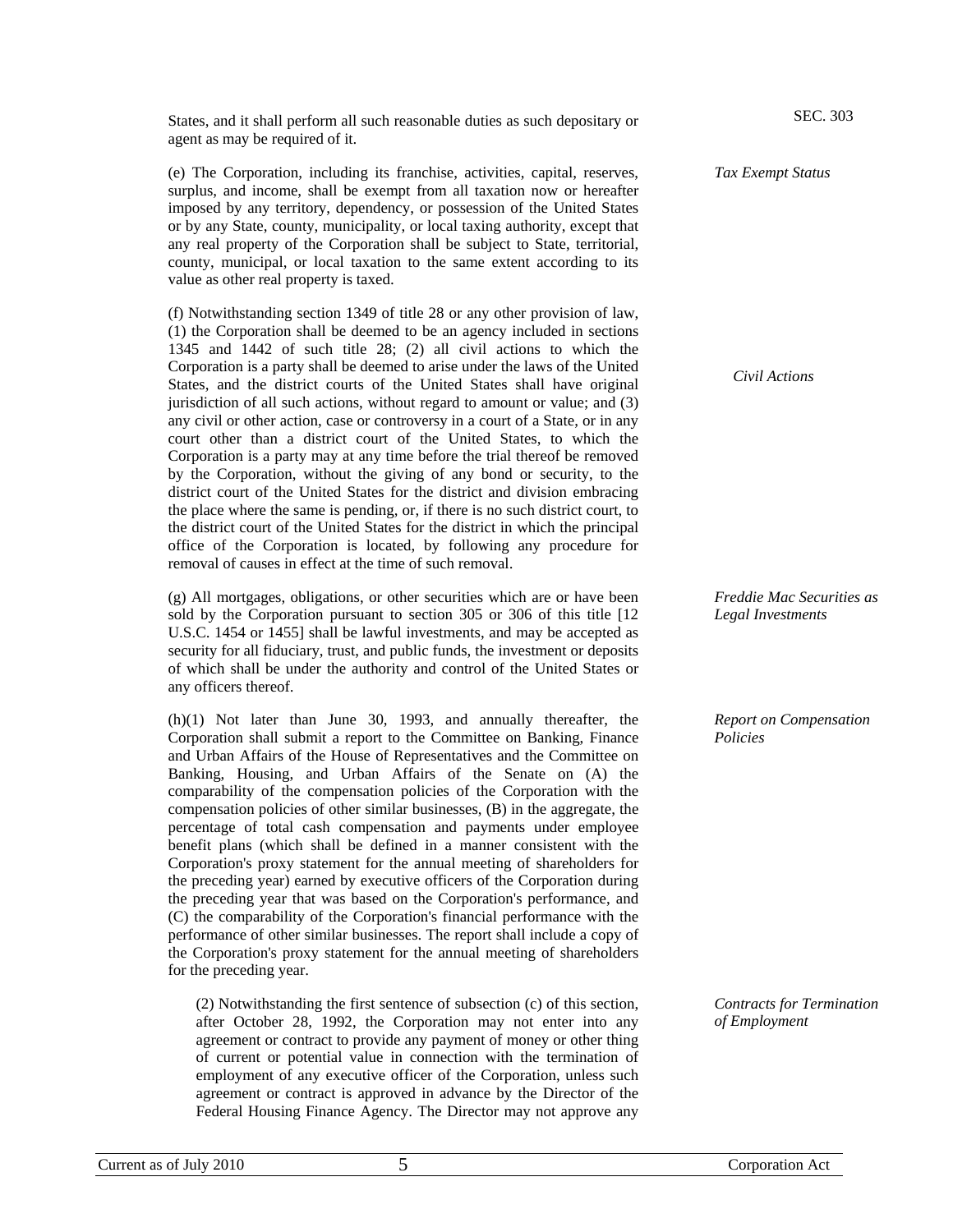such agreement or contract unless the Director determines that the benefits provided under the agreement or contract are comparable to benefits under such agreements for officers of other public and private entities involved in financial services and housing interests who have comparable duties and responsibilities. For purposes of this paragraph, any renegotiation, amendment, or change after October 28, 1992, to any such agreement or contract entered into on or before October 28, 1992, shall be considered entering into an agreement or contract. SEC. 303

> (3) For purposes of this subsection, the term "executive officer" has the meaning given the term in section 1303 of the Federal Housing Enterprises Financial Safety and Soundness Act of 1992 [12 U.S.C. 4502].

> (4) Notwithstanding any other provision of this section, the Corporation shall not transfer, disburse, or pay compensation to any executive officer, or enter into an agreement with such executive officer, without the approval of the Director, for matters being reviewed under section 1318 of the Federal Housing Enterprises Financial Safety and Soundness Act of 1992 (12 U.S.C. 4518).

SEC. 304. CAPITALIZATION OF FEDERAL HOME LOAN MORTGAGE CORPORATION (12 U.S.C. § 1453)

(a) The common stock of the Corporation shall consist of voting common stock, which shall be issued to such holders in the manner and amount, and subject to any limitations on concentration of ownership, as may be established by the Corporation.

(b) The voting common stock shall have such par value and other characteristics as the Corporation provides. The voting common stock shall be vested with all voting rights, each share being entitled to 1 vote. The free transferability of the voting common stock at all times to any person, firm, corporation or other entity shall not be restricted except that, as to the Corporation, it shall be transferable only on the books of the Corporation.

SEC. 305. PURCHASE AND SALE OF MORTGAGES; RESIDENTIAL MORTGAGES; CONVENTIONAL MORTGAGES; TERMS AND CONDITIONS OF SALE OR OTHER DISPOSITION; AUTHORITY TO ENTER INTO, PERFORM, AND CARRY OUT TRANSACTIONS (12 U.S.C. § 1454)

(a)(1) The Corporation is authorized to purchase, and make commitments to purchase, residential mortgages. The Corporation may hold and deal with, and sell or otherwise dispose of, pursuant to commitments or otherwise, any such mortgage or interest therein. The operations of the Corporation under this section shall be confined so far as practicable to residential mortgages which are deemed by the Corporation to be of such quality, type, and class as to meet generally the purchase standards imposed by private institutional mortgage investors. The Corporation may establish requirements, and impose charges or fees, which may be regarded as elements of pricing, for different classes of sellers or servicers, and for such purposes the Corporation is authorized to classify sellers or servicers according to type, size, location, assets, or, without limitation on the generality of the foregoing, on such other basis or bases of differentiation as the Corporation may consider necessary or appropriate to effectuate the purposes or provisions of this chapter. The Corporation may specify

*Common Stock* 

*Mortgage Purchase Authority* 

*Institutional Investor Purchase Standard* 

*Requirements for Classes of Sellers*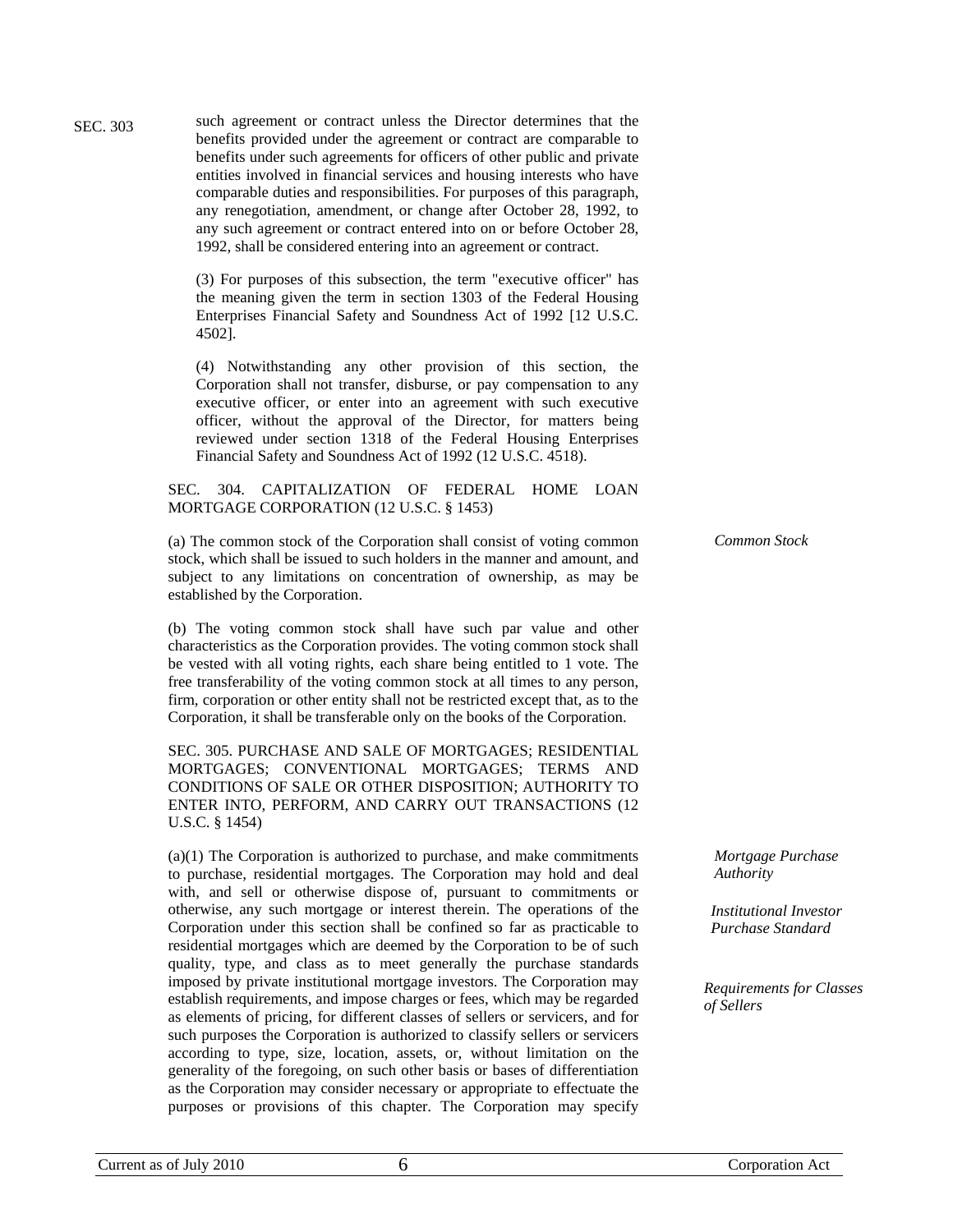requirements concerning among other things, (A) minimum net worth; (B) supervisory mechanisms; (C) warranty compensation mechanisms; (D) prior approval of facilities; (E) prior origination and servicing experience with respect to different types of mortgages; (F) capital contributions and substitutes; (G) mortgage purchase volume limits; and (H) reduction of mortgage purchases during periods of borrowing. With respect to any particular type of seller, the Corporation shall not be required to make available programs involving prior approval of mortgages, optional delivery of mortgages, and purchase of other than conventional mortgages to an extent greater than the Corporation elects to make such programs available to other types of eligible sellers. Any requirements specified by the Corporation pursuant to the preceding three sentences must bear a rational relationship to the purposes or provisions of this chapter, but will not be considered discriminatory solely on the grounds of differential effects on types of eligible sellers. Insofar as is practicable, the Corporation shall make reasonable efforts to encourage participation in its programs by each type of eligible seller. Nothing in this section authorizes the Corporation to impose any charge or fee upon any mortgagee approved by the Secretary of Housing and Urban Development for participation in any mortgage insurance program under the National Housing Act [12 U.S.C. 1701 et seq.] solely because of such status.

(2) No conventional mortgage secured by a property comprising oneto four-family dwelling units shall be purchased under this section if the outstanding principal balance of the mortgage at the time of purchase exceeds 80 per centum of the value of the property securing the mortgage, unless (A) the seller retains a participation of not less than 10 per centum in the mortgage; (B) for such period and under such circumstances as the Corporation may require, the seller agrees to repurchase or replace the mortgage upon demand of the Corporation in the event that the mortgage is in default; or (C) that portion of the unpaid principal balance of the mortgage which is in excess of such 80 per centum is guaranteed or insured by a qualified insurer as determined by the Corporation. The Corporation shall not issue a commitment to purchase a conventional mortgage prior to the date the mortgage is originated, if such mortgage is eligible for purchase under the preceding sentence only by reason of compliance with the requirements of clause (A) of such sentence. The Corporation may purchase a conventional mortgage which was originated more than one year prior to the purchase date only if the seller is the Federal Deposit Insurance Corporation, the Resolution Trust Corporation, the National Credit Union Administration, or any other seller currently engaged in mortgage lending or investing activities. With respect to any transaction in which a seller contemporaneously sells mortgages originated more than one year old prior to the date of sale to the Corporation and receives in payment for such mortgages securities representing undivided interests only in those mortgages, the Corporation shall not impose any fee or charge upon an eligible seller which is not a member of a Federal Home Loan Bank which differs from that imposed upon an eligible seller which is such a member.

The Corporation shall establish limitations governing the maximum original principal obligation of conventional mortgages that are purchased by it; in any case in which the Corporation purchases a participation interest in such a mortgage, the limitation shall be calculated with respect to the total original principal obligation of the mortgage and not merely with respect to the interest purchased by the Corporation. Such limitations shall not exceed \$417,000 for a

SEC. 305

*Availability of Programs* 

*Loan-to-Value Ratio Requirements* 

*Loan Limitations*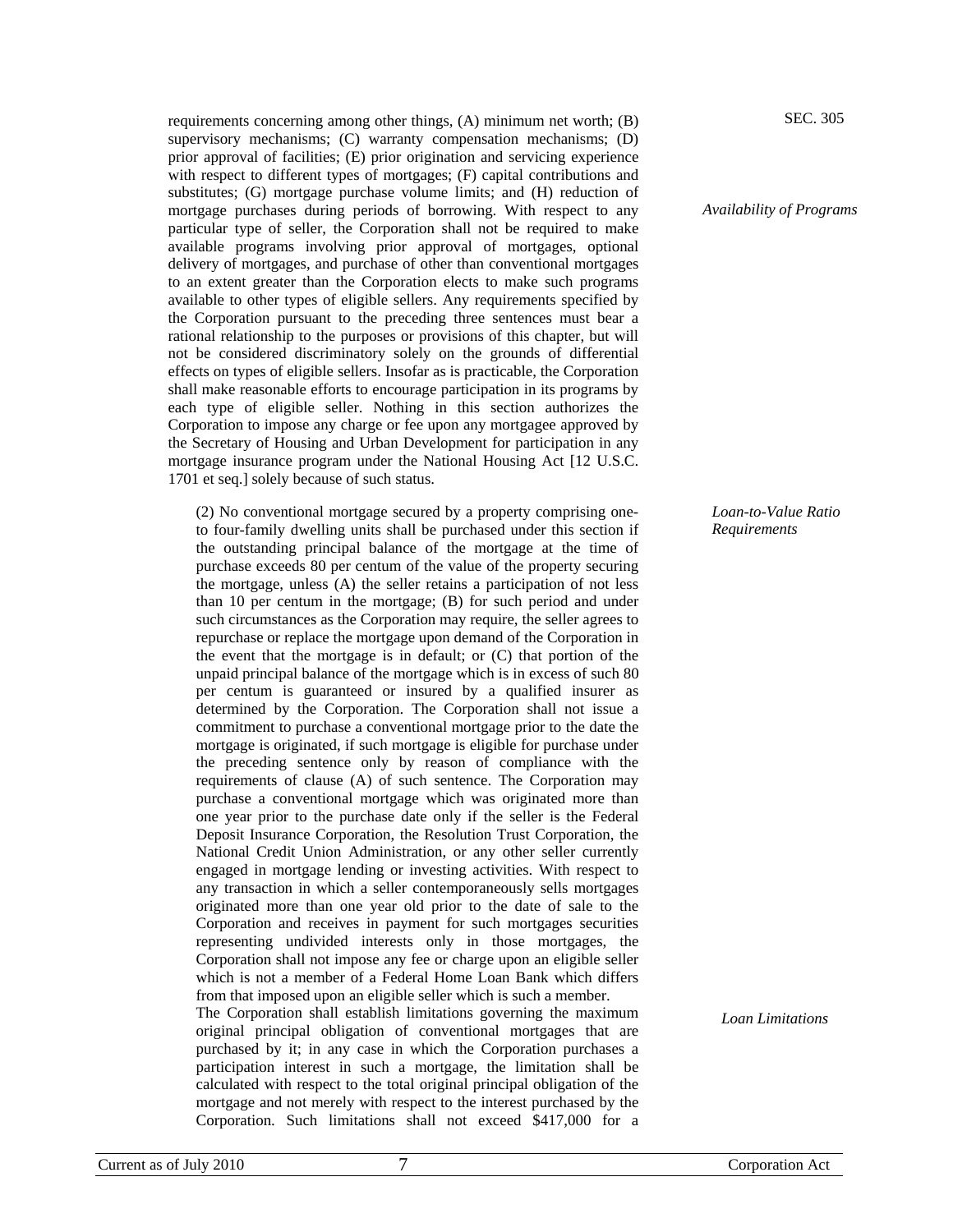SEC. 305

mortgage secured by a single-family residence, \$533,850 for a mortgage secured by a 2-family residence, \$645,300 for a mortgage secured by a 3-family residence, and \$801,950 for a mortgage secured by a 4-family residence, except that such maximum limitations shall be adjusted effective January 1 of each year beginning after the effective date of the Federal Housing Finance Regulatory Reform Act of 2008, subject to the limitations in this paragraph. Each adjustment shall be made by adding to each such amount (as it may have been previously adjusted) a percentage thereof equal to the percentage increase, during the most recent 12-month or 4-quarter period ending before the time of determining such annual adjustment, in the housing price index maintained by the Director of the Federal Housing Finance

Agency (pursuant to section 1322 of the Federal Housing Enterprises Financial Safety and Soundness Act of 1992 (12 U.S.C. 4541)). If the change in such house price index during the most recent 12-month or 4-quarter period ending before the time of determining such annual adjustment is a decrease, then no adjustment shall be made for the next year, and the next adjustment shall take into account prior declines in the house price index, so that any adjustment shall reflect the net change in the house price index since the last adjustment. Declines in the house price index shall be accumulated and then reduce increases until subsequent increases exceed prior declines. The foregoing limitations may be increased by not to exceed 50 per centum with respect to properties located in Alaska, Guam, Hawaii, and the Virgin Islands. Such foregoing limitations shall also be increased, with respect to properties of a particular size located in any area for which 115 percent of the median house price for such size residence exceeds the foregoing limitation for such size residence, to the lesser of 150 percent of such limitation for such size residence or the amount that is equal to 115 percent of the median house price in such area for such size residence.'

(3) The sale or other disposition by the Corporation of a mortgage under this section may be with or without recourse, and shall be upon such terms and conditions relating to resale, repurchase, guaranty, substitution, replacement, or otherwise as the Corporation may prescribe.

(4)(A) The Corporation is authorized to purchase, service, sell, lend on the security of, and otherwise deal in (i) residential mortgages that are secured by a subordinate lien against a one- to four-family residence that is the principal residence of the mortgagor; and (ii) residential mortgages that are secured by a subordinate lien against a property comprising five or more family dwelling units. If the Corporation shall have purchased, serviced, sold, or otherwise dealt with any other outstanding mortgage secured by the same residence, the aggregate original amount of such other mortgage and the mortgage authorized to be purchased, serviced, sold, or otherwise dealt with under this paragraph shall not exceed the applicable limitation determined under paragraph (2).

(B) The Corporation shall establish limitations governing the maximum original principal obligation of such mortgages. In any case in which the Corporation purchases a participation interest in such a mortgage, the limitation shall be calculated with respect to the total original principal obligation of such mortgage secured by

*Annual Adjustment of Loan Limitations* 

*Selling and Guarantee Authority* 

*Purchase of Second Mortgages* 

*Second Mortgage Loan Limitations* 

*Second Mortgage Participations*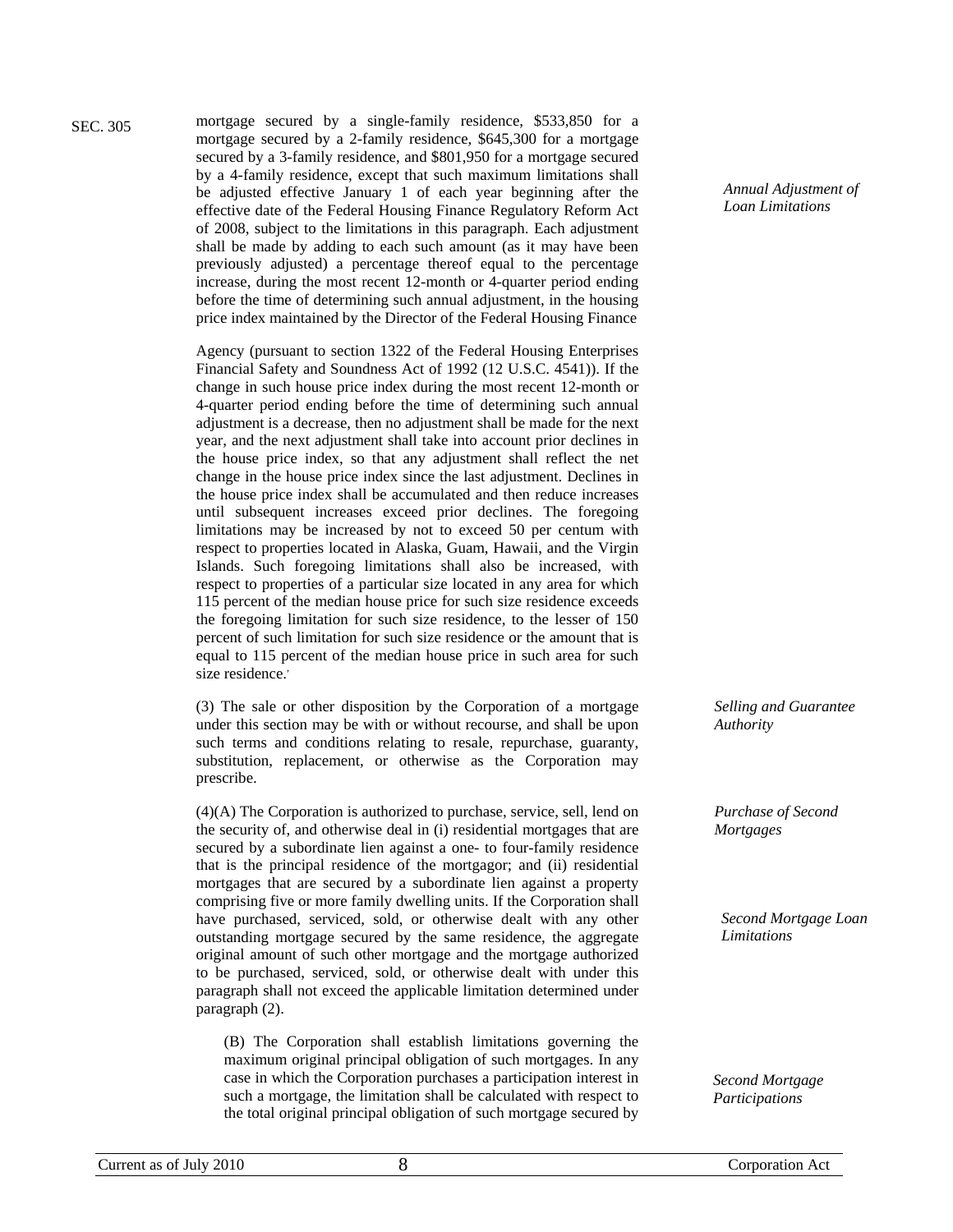a subordinate lien and not merely with respect to the interest purchased by the Corporation. Such limitations shall not exceed (i) with respect to mortgages described in subparagraph  $(A)(i)$ , 50 per centum of the single-family residence mortgage limitation determined under paragraph (2); and (ii) with respect to mortgages described in subparagraph (A)(ii), the applicable limitation determined under paragraph (2).

(C) No subordinate mortgage against a one- to four-family residence shall be purchased by the Corporation if the total outstanding indebtedness secured by the property as a result of such mortgage exceeds 80 per centum of the value of such property unless (i) that portion of such total outstanding indebtedness that exceeds such 80 per centum is guaranteed or insured by a qualified insurer as determined by the Corporation; (ii) the seller retains a participation of not less than 10 per centum in the mortgage; or (iii) for such period and under such circumstances as the Corporation may require, the seller agrees to repurchase or replace the mortgage upon demand of the Corporation in the event that the mortgage is in default. The Corporation shall not issue a commitment to purchase a subordinate mortgage prior to the date the mortgage is originated, if such mortgage is eligible for purchase under the preceding sentence only by reason of compliance with the requirements of clause (iii) of such sentence.

(5) The Corporation is authorized to lend on the security of, and to make commitments to lend on the security of, any mortgage that the Corporation is authorized to purchase under this section. The volume of the Corporation's lending activities and the establishment of its loan ratios, interest rates, maturities, and charges or fees in its secondary market operations under this paragraph, shall be determined by the Corporation from time to time; and such determinations shall be consistent with the objectives that the lending activities shall be conducted on such terms as will reasonably prevent excessive use of the Corporation's facilities, and that the operations of the Corporation under this paragraph shall be within its income derived from such operations and that such operations shall be fully self-supporting. The Corporation shall not be permitted to use its lending authority under this paragraph (A) to advance funds to a mortgage seller on an interim basis, using mortgage loans as collateral, pending the sale of the mortgages in the secondary market; or (B) to originate mortgage loans. Notwithstanding any Federal, State, or other law to the contrary, the Corporation is hereby empowered, in connection with any loan under this paragraph, whether before or after any default, to provide by contract with the borrower for the settlement or extinguishment, upon default, of any redemption, equitable, legal, or other right, title, or interest of the borrower in any mortgage or mortgages that constitute the security for the loan; and with respect to any such loan, in the event of default and pursuant otherwise to the terms of the contract, the mortgages that constitute such security shall become the absolute property of the Corporation.

(b) Notwithstanding any other law, authority to enter into and to perform and carry out any transactions or matter referred to in this section is conferred on any Federal home loan bank, the Resolution Trust Corporation, the Federal Deposit Insurance Corporation, the National

SEC. 305

*Second Mortgage Loan-to-Value Ratio Requirements* 

*Authority to Lend on the Security of Mortgages* 

*Authority to Deal with Freddie Mac*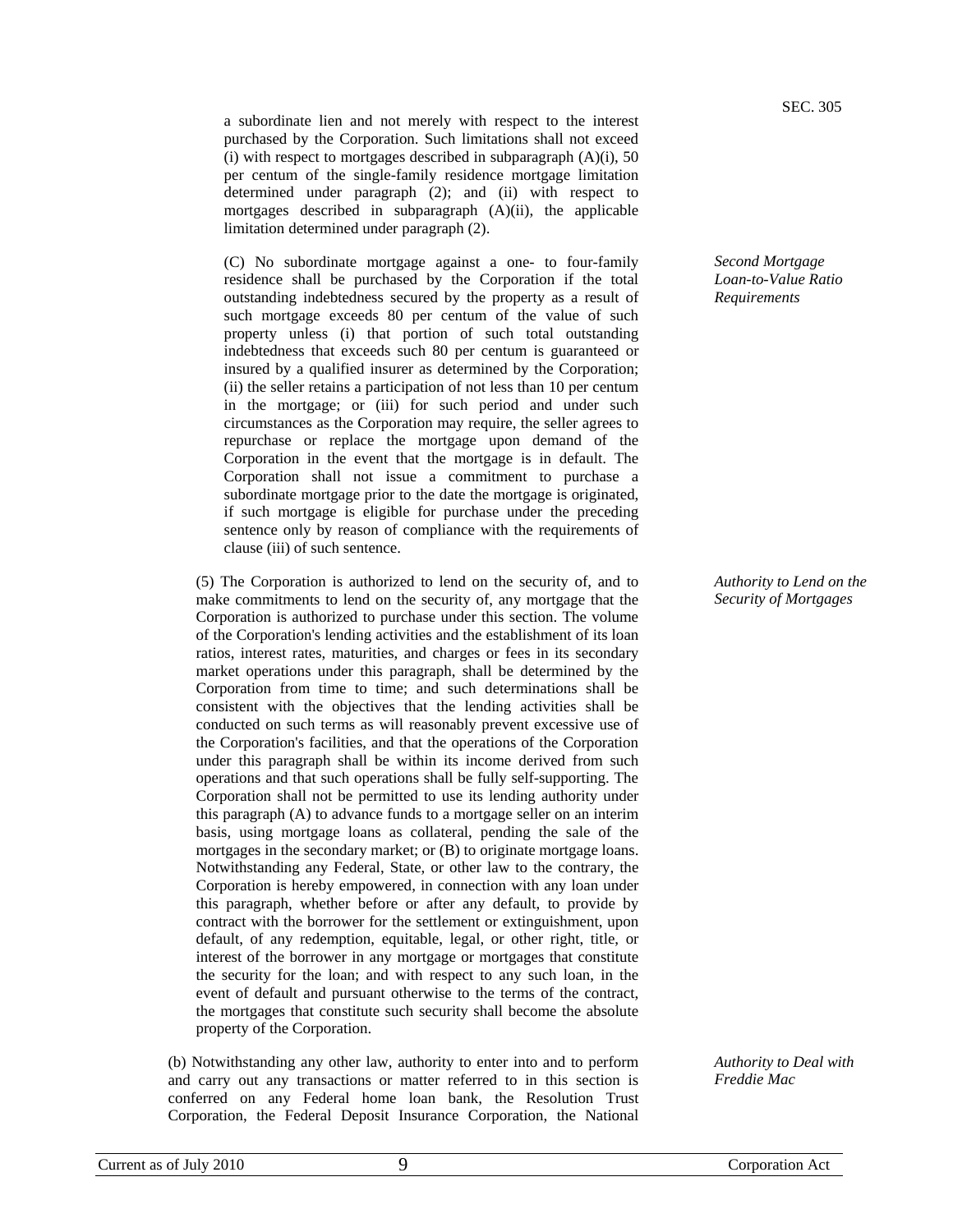Credit Union Administration, any Federal savings and loan association, any Federal home loan bank member, and any other financial institution the deposits or accounts of which are insured by an agency of the United States to the extent that Congress has the power to confer such authority.

(c) The Corporation may not implement any new program (as such term is defined in section 4502 of this title) before obtaining the approval of the Secretary under section 1322 of such Act [12 U.S.C. 4542].

SEC. 306. OBLIGATIONS AND SECURITIES OF THE CORPORATION (12 U.S.C. § 1455)

(a) The Corporation is authorized, upon such terms and conditions as it may prescribe, to borrow, to give security, to pay interest or other return, and to issue notes, debentures, bonds, or other obligations, or other securities, including without limitation mortgage-backed securities guaranteed by the Government National Mortgage Association in the manner provided in section  $306(g)$  of the National Housing Act [12 U.S.C.] 1721(g)]. Any obligation or security of the Corporation shall be valid and binding notwithstanding that a person or persons purporting to have executed or attested the same may have died, become under disability, or ceased to hold office or employment before the issuance thereof.

(b) The Corporation may, by regulation or by writing executed by the Corporation, establish prohibitions or restrictions upon the creation of indebtedness or obligations of the Corporation or of liens or charges upon property of the Corporation, including after-acquired property, and create liens and charges, which may be floating liens or charges, upon all or any part or parts of the property of the Corporation, including after-acquired property. Such prohibitions, restrictions, liens, and charges shall have such effect, including without limitation on the generality of the foregoing such rank and priority, as may be provided by regulations of the Corporation or by writings executed by the Corporation, and shall create causes of action which may be enforced by action in the United States District Court for the District of Columbia or in the United States district court for any judicial district in which any of the property affected is located. Process in any such action may run to and be served in any judicial district or any place subject to the jurisdiction of the United States.

(c)(1) The Secretary of the Treasury may purchase any obligations issued under subsection (a) of this section. For such purpose, the Secretary may use as a public debt transaction the proceeds of the sale of any securities issued under chapter 31 of title 31, and the purposes for which securities may be issued under such chapter are extended to include such purpose.

(2) The Secretary of the Treasury shall not at any time purchase any obligations under this subsection if the purchase would increase the aggregate principal amount of the outstanding holdings of obligations under this subsection by the Secretary to an amount greater than \$2,250,000,000.

(3) Each purchase of obligations by the Secretary of the Treasury under this subsection shall be upon terms and conditions established to yield a rate of return determined by the Secretary to be appropriate, taking into consideration the current average rate on outstanding marketable obligations of the United States as of the last day of the month preceding the making of the purchase.

*Approval for New Programs* 

*Authority to Issue Notes, Debentures, Bonds, or Other Obligations or Securities* 

*Establishment of Liens* 

*Purchase of Obligations By the Secretary of the Treasury* 

SEC. 305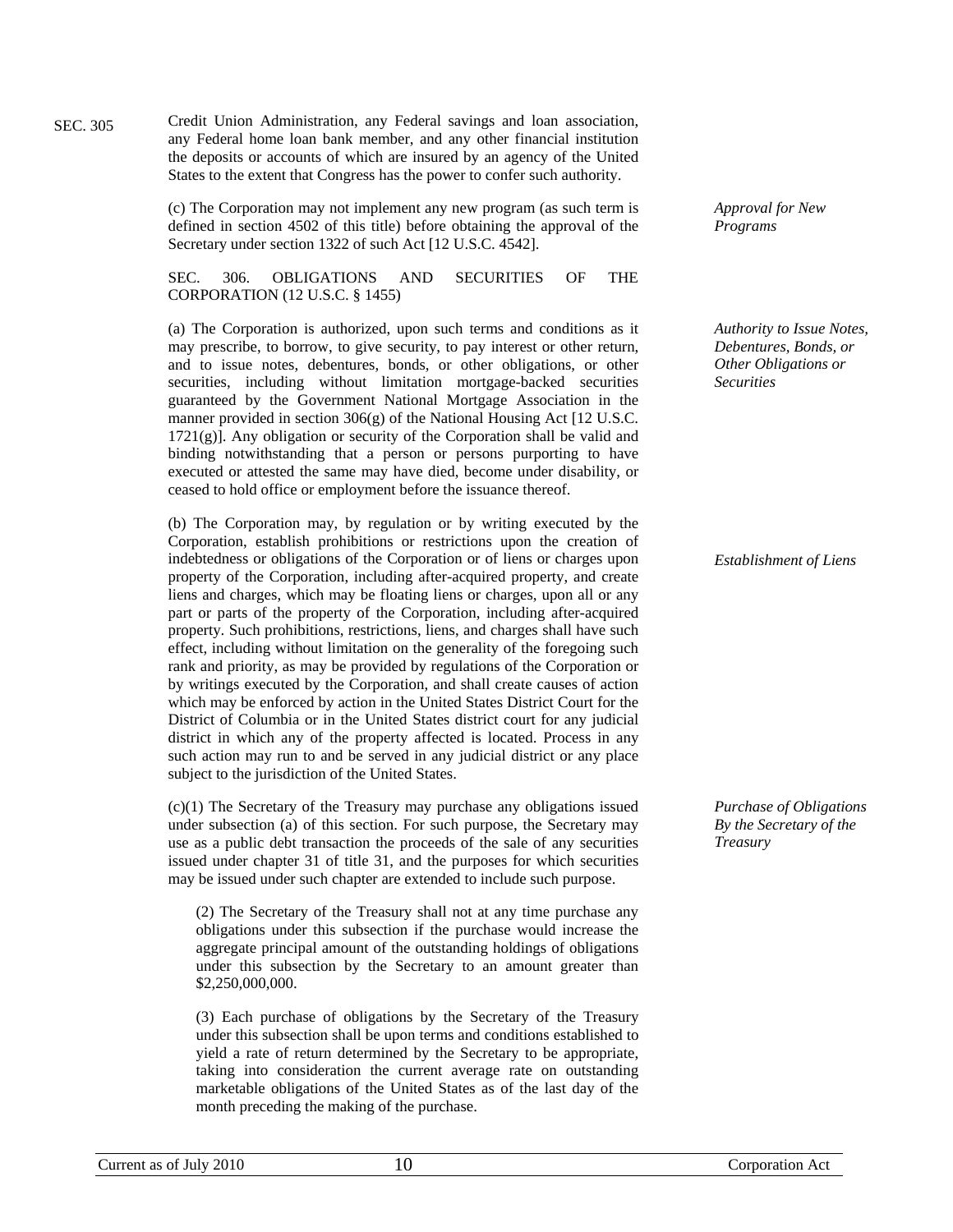(4) The Secretary of the Treasury may at any time sell, upon terms and conditions and at prices determined by the Secretary, any of the obligations acquired by the Secretary under this subsection.

(5) All redemptions, purchases and sales by the Secretary of the Treasury of obligations under this subsection shall be treated as public debt transactions of the United States.

(d) The provisions of this section and of any restriction, prohibition, lien, or charge referred to in subsection (b) of this section shall be fully effective notwithstanding any other law, including without limitation on the generality of the foregoing any law of or relating to sovereign immunity or priority.

(e)(1) Any person, trust, or organization created pursuant to or existing under the laws of the United States or any State shall be authorized to purchase, hold, and invest in mortgages, obligations, or other securities which are or have been sold by the Corporation pursuant to this section or pursuant to section 305 of this title [12 U.S.C 1454] to the same extent that such person, trust, or organization is authorized under any applicable law to purchase, hold, or invest in obligations issued by or guaranteed as to principal and interest by the United States or any agency or instrumentality thereof. Where State law limits the purchase, holding, or investment in obligations issued by the United States by such a person, trust, or organization, such Corporation mortgages, obligations, and other securities shall be considered to be obligations issued by the United States for purposes of the limitation.

(2) The provisions of paragraph (1) shall not apply with respect to a particular person, trust, or organization or class thereof in any State which, after December 21, 1979, enacts a statute which specifically names the Corporation and either prohibits or provides for a more limited authority to purchase, hold, or invest in such securities by such person, trust, or organization or class thereof than is provided in paragraph (1). The enactment by any State of any statute of the type described in the preceding sentence shall not affect the validity of any contractual commitment to purchase, hold, or invest which was made prior thereto.

 (3) Any authority granted by paragraph (1) and not granted by any other Federal statute shall expire as of the end of June 30, 1985. Such expiration shall not affect the validity of any contractual commitment to purchase, hold, or invest which was made prior thereto pursuant to paragraph (1), and shall not affect the validity of any contractual commitment or other action to purchase, hold, or invest pursuant to any other authorization.

(f) The Corporation may have preferred stock on such terms and conditions as the Board of Directors shall prescribe. Any preferred stock shall not be entitled to vote with respect to the election of any member of the Board of Directors. *Preferred Stock* 

(g) All securities issued or guaranteed by the Corporation (other than securities guaranteed by the Corporation that are backed by mortgages not purchased by the Corporation) shall, to the same extent as securities that are direct obligations of or obligations guaranteed as to principal or interest by the United States, be deemed to be exempt securities within the *Freddie Mac Securities as Legal Investments* 

Current as of July 2010 11 Corporation Act 11

*SEC Exemption*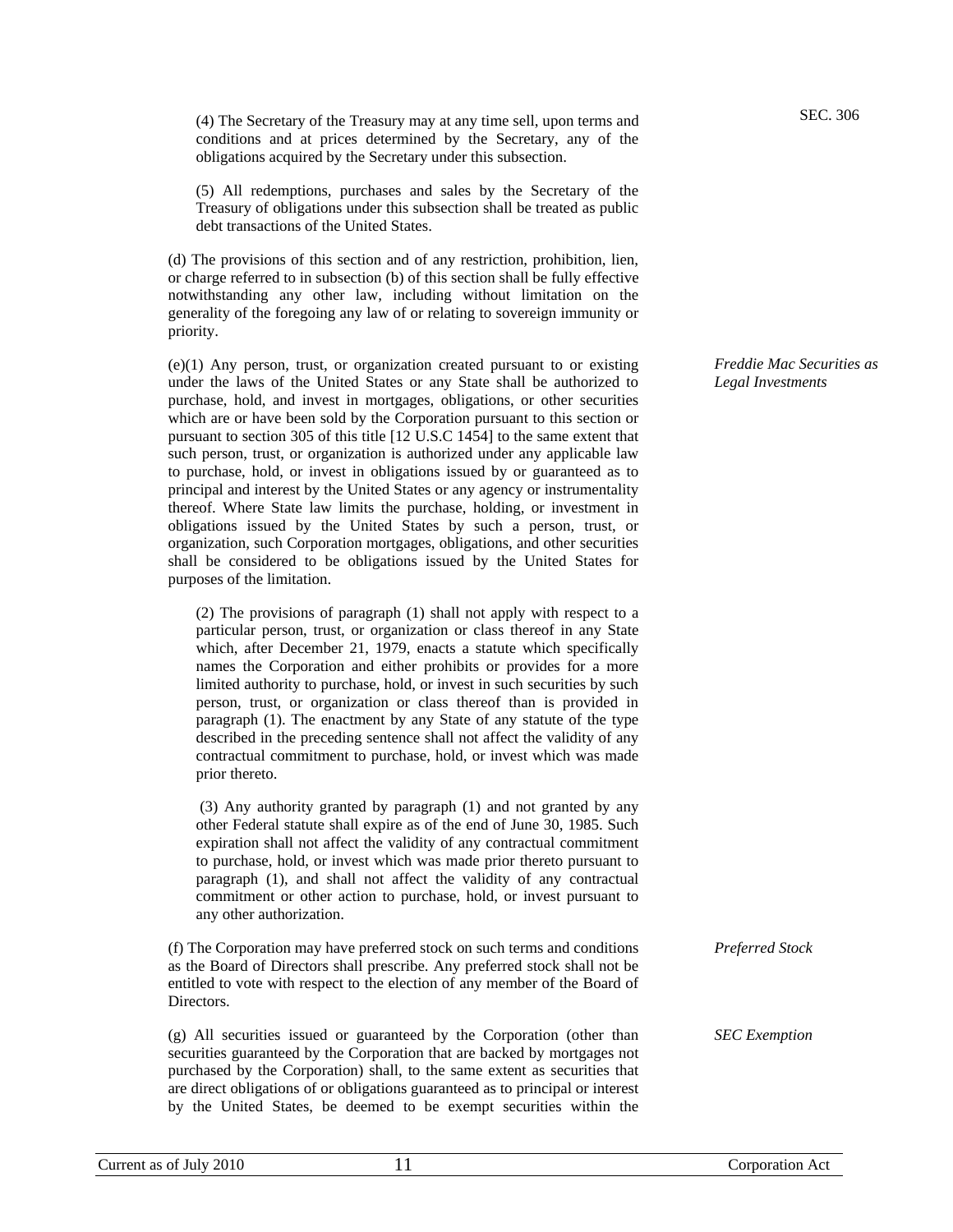| SEC. 306 | meaning of the laws administered by the Securities and Exchange<br>Commission.                                                                                                                                                                                                                                                                                                                                                                                                                                                                                                                                                                                                                                                                                                                |                                                                             |  |  |
|----------|-----------------------------------------------------------------------------------------------------------------------------------------------------------------------------------------------------------------------------------------------------------------------------------------------------------------------------------------------------------------------------------------------------------------------------------------------------------------------------------------------------------------------------------------------------------------------------------------------------------------------------------------------------------------------------------------------------------------------------------------------------------------------------------------------|-----------------------------------------------------------------------------|--|--|
|          | $(h)(1)$ The Corporation may not guarantee mortgage-backed securities or<br>mortgage related payment securities backed by mortgages not purchased<br>by the Corporation.                                                                                                                                                                                                                                                                                                                                                                                                                                                                                                                                                                                                                      | <b>Guarantee Restriction</b>                                                |  |  |
|          | (2) The Corporation shall insert appropriate language in all of the<br>obligations and securities of the Corporation issued under this section<br>and section 305 [12 U.S.C 1454] clearly indicating that such<br>obligations and securities, together with the interest thereon, are not<br>guaranteed by the United States and do not constitute a debt or<br>obligation of the United States or any agency or instrumentality<br>thereof other than the Corporation.                                                                                                                                                                                                                                                                                                                       | Disclosure Language                                                         |  |  |
|          | (i) Except for fees paid pursuant to sections $303(c)$ and $306(c)$ of this Act<br>[12 U.S.C. 1452(c) and $1455(c)$ ] and assessments pursuant to section 1316<br>of the Federal Housing Enterprises Financial Safety and Soundness Act of<br>1992 [12 U.S.C. 4516], no fee or charge may be assessed or collected by<br>the United States (including any executive department, agency, or<br>independent establishment of the United States) on or with regard to the<br>purchase, acquisition, sale, pledge, issuance, guarantee, or redemption of<br>any mortgage, asset, obligation, or other security by the Corporation. No<br>provision of this subsection shall affect the purchase of any obligation by<br>any Federal home loan bank pursuant to section 303(a) [12 U.S.C 1452(a)]. | <b>Fee Limitation</b>                                                       |  |  |
|          | (j)(1) Any notes, debentures, or substantially identical types of unsecured<br>obligations of the Corporation evidencing money borrowed, whether<br>general or subordinated, shall be issued upon the approval of the Secretary<br>of the Treasury and shall have such maturities and bear such rate or rates of<br>interest as may be determined by the Corporation with the approval of the<br>Secretary of the Treasury.                                                                                                                                                                                                                                                                                                                                                                   | Approval by Secretary of<br>The Treasury of<br><b>Unsecured Obligations</b> |  |  |
|          | (2) Any notes, debentures, or substantially identical types of unsecured<br>obligations of the Corporation having maturities of 1 year or less that<br>the Corporation has issued or is issuing as of August 9, 1989, shall be<br>deemed to have been approved by the Secretary of the Treasury as<br>required by this subsection. Such deemed approval shall expire 365<br>days after August 9, 1989.                                                                                                                                                                                                                                                                                                                                                                                        |                                                                             |  |  |
|          | (3) Any notes, debentures, or substantially identical types of unsecured<br>obligations of the Corporation having maturities of more than 1 year<br>that the Corporation has issued or is issuing as of August 9, 1989, shall<br>be deemed to have been approved by the Secretary of the Treasury as                                                                                                                                                                                                                                                                                                                                                                                                                                                                                          |                                                                             |  |  |

(k)(1) Any securities in the form of debt obligations or trust certificates of beneficial interest, or both, and based upon mortgages held and set aside by the Corporation, shall be issued upon the approval of the Secretary of the Treasury and shall have such maturities and shall bear such rate or rates of interest as may be determined by the Corporation with the approval of the Secretary of the Treasury.

required by this subsection. Such deemed approval shall expire 60

days after August 9, 1989.

(2) Any securities in the form of debt obligations or trust certificates of beneficial interest, or both, and based upon mortgages held and set aside by the Corporation, that the Corporation has issued or is issuing *Temporary Authority of Secretary of the Treasury to Purchase Obligations and Securities*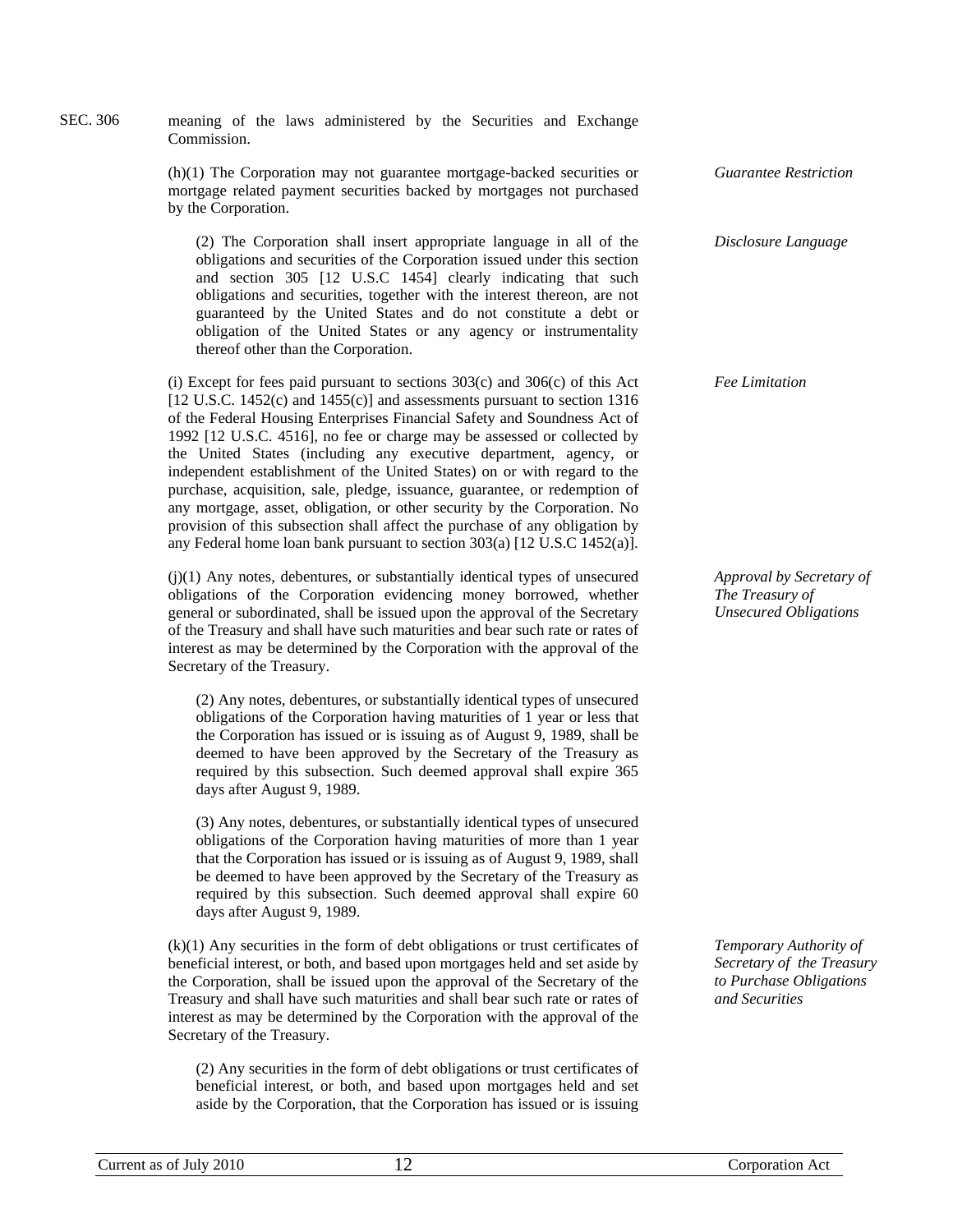as of August 9, 1989, shall be deemed to have been approved by the Secretary of the Treasury as required by this subsection.

## (l) TEMPORARY AUTHORITY OF TREASURY TO PURCHASE OBLIGATIONS AND SECURITIES; CONDITIONS.—

#### (1) AUTHORITY TO PURCHASE.—

(A) GENERAL AUTHORITY.—In addition to the authority under subsection (c) of this section, the Secretary of the Treasury is authorized to purchase any obligations and other securities issued by the Corporation under any section of this Act, on such terms and conditions as the Secretary may determine and in such amounts as the Secretary may determine. Nothing in this subsection requires the Corporation to issue obligations or securities to the Secretary without mutual agreement between the Secretary and the Corporation. Nothing in this subsection permits or authorizes the Secretary, without the agreement of the Corporation, to engage in open market purchases of the common securities of the Corporation.

(B) EMERGENCY DETERMINATION REQUIRED.—In connection with any use of this authority, the Secretary must determine that such actions are necessary to—

(i) provide stability to the financial markets;

(ii) prevent disruptions in the availability of mortgage finance; and

(iii) protect the taxpayer.

(C) CONSIDERATIONS.—To protect the taxpayers, the Secretary of the Treasury shall take into consideration the following in connection with exercising the authority contained in this paragraph:

(i) The need for preferences or priorities regarding payments to the Government.

(ii) Limits on maturity or disposition of obligations or securities to be purchased.

(iii) The Corporations plan for the orderly resumption of private market funding or capital market access.

(iv) The probability of the Corporation fulfilling the terms of any such obligation or other security, including repayment.

(v) The need to maintain the Corporations status as a private shareholder-owned company.

(vi) Restrictions on the use of Corporation resources, including limitations on the payment of dividends and executive compensation and any such other terms and conditions as appropriate for those purposes.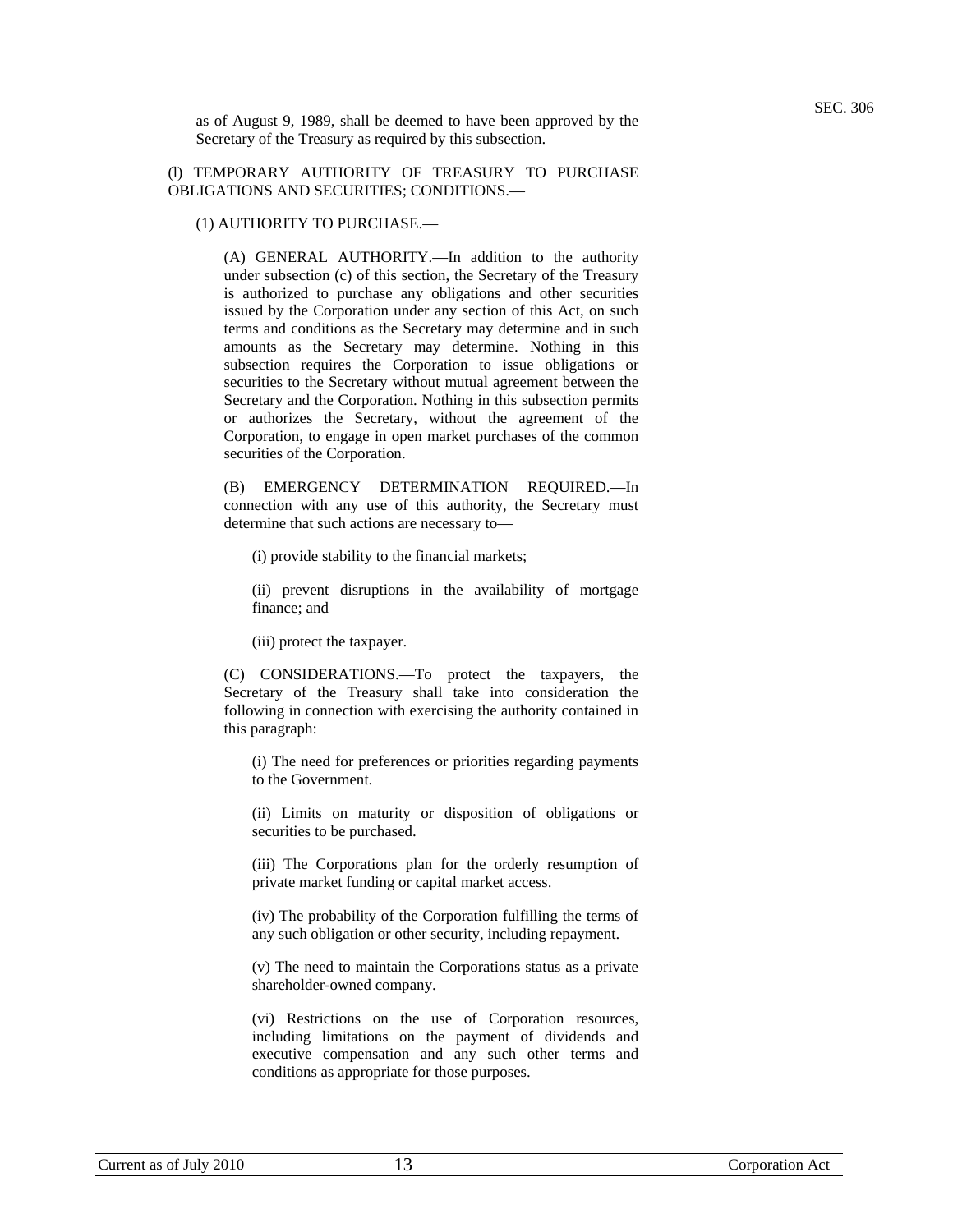(D) REPORTS TO CONGRESS.—Upon exercise of this authority, the Secretary shall report to the Committees on the Budget, Financial Services, and Ways and Means of the House of Representatives and the Committees on the Budget, Finance, and Banking, Housing, and Urban Affairs of the Senate as to the necessity for the purchase and the determinations made by the Secretary under subparagraph (B) and with respect to the considerations required under subparagraph (C), and the size, terms, and probability of repayment or fulfillment of other terms of such purchase.

(2) RIGHTS; SALE OF OBLIGATIONS AND SECURITIES.—

(A) EXERCISE OF RIGHTS.—The Secretary of the Treasury may, at any time, exercise any rights received in connection with such purchases.

(B) SALE OF OBLIGATION AND SECURITIES.—The Secretary of the Treasury may, at any time, subject to the terms of the security or otherwise upon terms and conditions and at prices determined by the Secretary, sell any obligation or security acquired by the Secretary under this subsection.

(C) DEFICIT REDUCTION.—The Secretary of the Treasury shall deposit in the General Fund of the Treasury any amounts received by the Secretary from the sale of any obligation acquired by the Secretary under this subsection, where such amounts shall be—

(i) dedicated for the sole purpose of deficit reduction; and

(ii) prohibited from use as an offset for other spending increases or revenue reductions.

(D) APPLICATION OF SUNSET TO PURCHASED OBLIGATIONS OR SECURITIES.—The authority of the Secretary of the Treasury to hold, exercise any rights received in connection with, or sell, any obligations or securities purchased is not subject to the provisions of paragraph (4).

(3) FUNDING.—For the purpose of the authorities granted in this subsection, the Secretary of the Treasury may use the proceeds of the sale of any securities issued under chapter 31 of Title 31, and the purposes for which securities may be issued under chapter 31 of Title 31 are extended to include such purchases and the exercise of any rights in connection with such purchases. Any funds expended for the purchase of, or modifications to, obligations and securities, or the exercise of any rights received in connection with such purchases under this subsection shall be deemed appropriated at the time of such purchase, modification, or exercise.

(4) TERMINATION OF AUTHORITY.—The authority under this subsection (l), with the exception of paragraphs (2) and (3) of this subsection, shall expire December 31, 2009.

(5) AUTHORITY OF THE DIRECTOR WITH RESPECT TO EXECUTIVE COMPENSATION.—The Director shall have the power to approve, disapprove, or modify the executive compensation of the Corporation, as defined under Regulation S-K, 17 C.F.R. 229.

*Executive Compensation*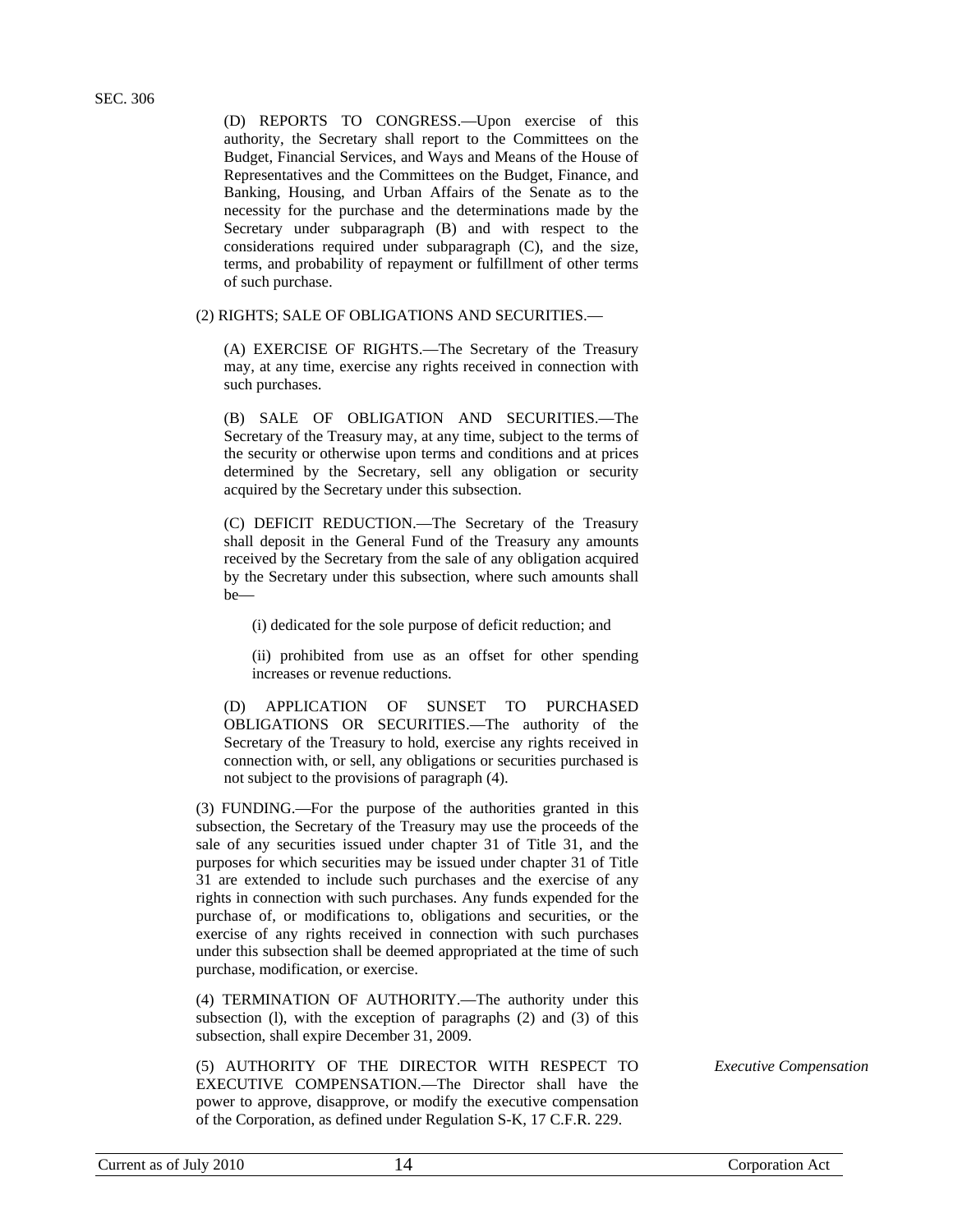## SEC. 307. IMMUNITY OF CORPORATION; AUDITS AND REPORTING REQUIREMENTS; DATA COLLECTION; HOUSING ADVISORY COUNCIL (12 U.S.C. § 1456)

(a) All rights and remedies of the Corporation, including without limitation on the generality of the foregoing any rights and remedies of the Corporation on, under, or with respect to any mortgage or any obligation secured thereby, shall be immune from impairment, limitation, or restriction by or under (1) any law (except laws enacted by the Congress expressly in limitation of this sentence) which becomes effective after the acquisition by the Corporation of the subject or property on, under, or with respect to which such right or remedy arises or exists or would so arise or exist in the absence of such law, or (2) any administrative or other action which becomes effective after such acquisition. The Corporation is authorized to conduct its business without regard to any qualification or similar statute in any State.

(b)(1) The programs, activities, receipts, expenditures, and financial transactions of the Corporation shall be subject to audit by the Comptroller General of the United States under such rules and regulations as may be prescribed by the Comptroller General. The Representatives of the Government Accountability Office shall have access to all books, accounts, financial records, reports, files and all other papers, things, or property belonging to or in use by the Corporation and necessary to facilitate the audit, and they shall be afforded full facilities for verifying transactions with the balances or securities held by depositaries, fiscal agents, and custodians. A report on each such audit shall be made by the Comptroller General to the Congress. The Corporation shall reimburse the Government Accountability Office for the full cost of any such audit as billed therefor by the Comptroller General.

(2) To carry out this subsection, the representatives of the Government Accountability Office shall have access, upon request to the Corporation or any auditor for an audit of the Corporation under subsection (d) of this section, to any books, accounts, financial records, reports, files, or other papers, things, or property belonging to or in use by the Corporation and used in any such audit and to any papers, records, files, and reports of the auditor used in such an audit.

(c)(1) The Corporation shall submit to the Director of the Federal Housing Finance Agency annual and quarterly reports of the financial condition and operations of the Corporation which shall be in such form, contain such information, and be submitted on such dates as the Director shall require.

(2) Each such annual report shall include—

(A) financial statements prepared in accordance with generally accepted accounting principles;

(B) any supplemental information or alternative presentation that the Director may require; and

(C) an assessment (as of the end of the Corporation's most recent fiscal year), signed by the chief executive officer and chief accounting or financial officer of the Corporation, of—

(i) the effectiveness of the internal control structure and procedures of the Corporation; and

# *Remedial Provision*

*GAO Audit* 

*Reports of Financial Condition*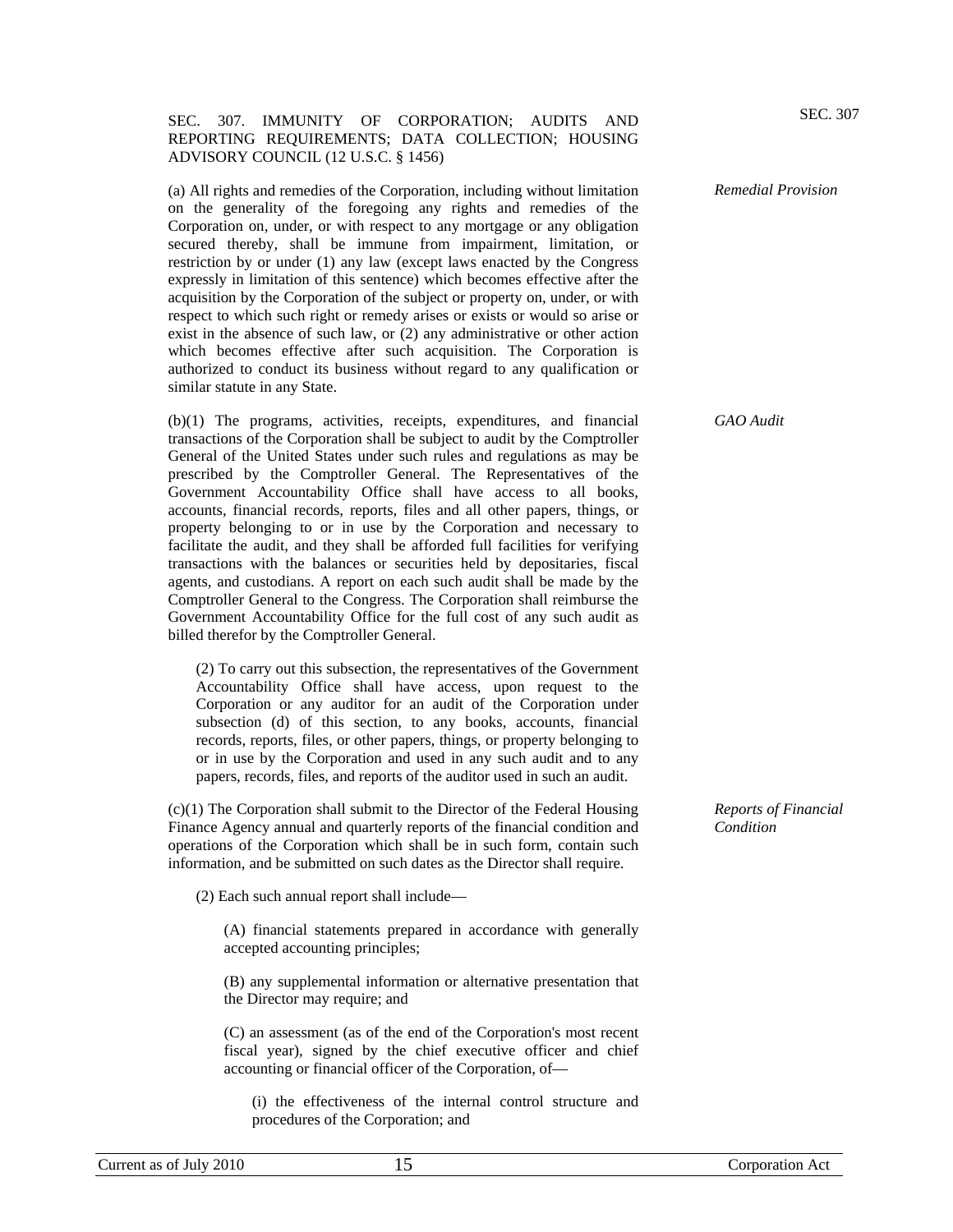SEC. 307

(ii) the compliance of the Corporation with designated safety and soundness laws.

(3) The Corporation shall also submit to the Director any other reports required by the Director pursuant to section 1314 of the Federal Housing Enterprises Financial Safety and Soundness Act of 1992 [12 U.S.C. 4514].

(4) Each report of financial condition shall contain a declaration by the president, vice president, treasurer, or any other officer designated by the Board of Directors of the Corporation to make such declaration, that the report is true and correct to the best of such officer's knowledge and belief.

(d)(1) The Corporation shall have an annual independent audit made of its financial statements by an independent public accountant in accordance with generally accepted auditing standards.

(2) In conducting an audit under this subsection, the independent public accountant shall determine and report on whether the financial statements of the Corporation (A) are presented fairly in accordance with generally accepted accounting principles, and (B) to the extent determined necessary by the Director, comply with any disclosure requirements imposed under subsection (c)(2)(B) of this section.

(e)(1) The Corporation shall collect, maintain, and provide to the Director of the Federal Housing Finance Agency, in a form determined by the Director, data relating to its mortgages on housing consisting of 1 to 4 dwelling units. Such data shall include—

> (A) the income, census tract location, race, and gender of mortgagors under such mortgages;

> (B) the loan-to-value ratios of purchased mortgages at the time of origination;

> (C) whether a particular mortgage purchased is newly originated or seasoned;

> (D) the number of units in the housing subject to the mortgage and whether the units are owner-occupied; and

> (E) any other characteristics that the Secretary considers appropriate, to the extent practicable.

(2) The Corporation shall collect, maintain, and provide to the Director of the Federal Housing Finance Agency, in a form determined by the Director, data relating to its mortgages on housing consisting of more than 4 dwelling units. Such data shall include—

(A) census tract location of the housing;

(B) income levels and characteristics of tenants of the housing (to the extent practicable);

(C) rent levels for units in the housing;

*Annual Independent Audit* 

*Mortgage Data Collection Requirements*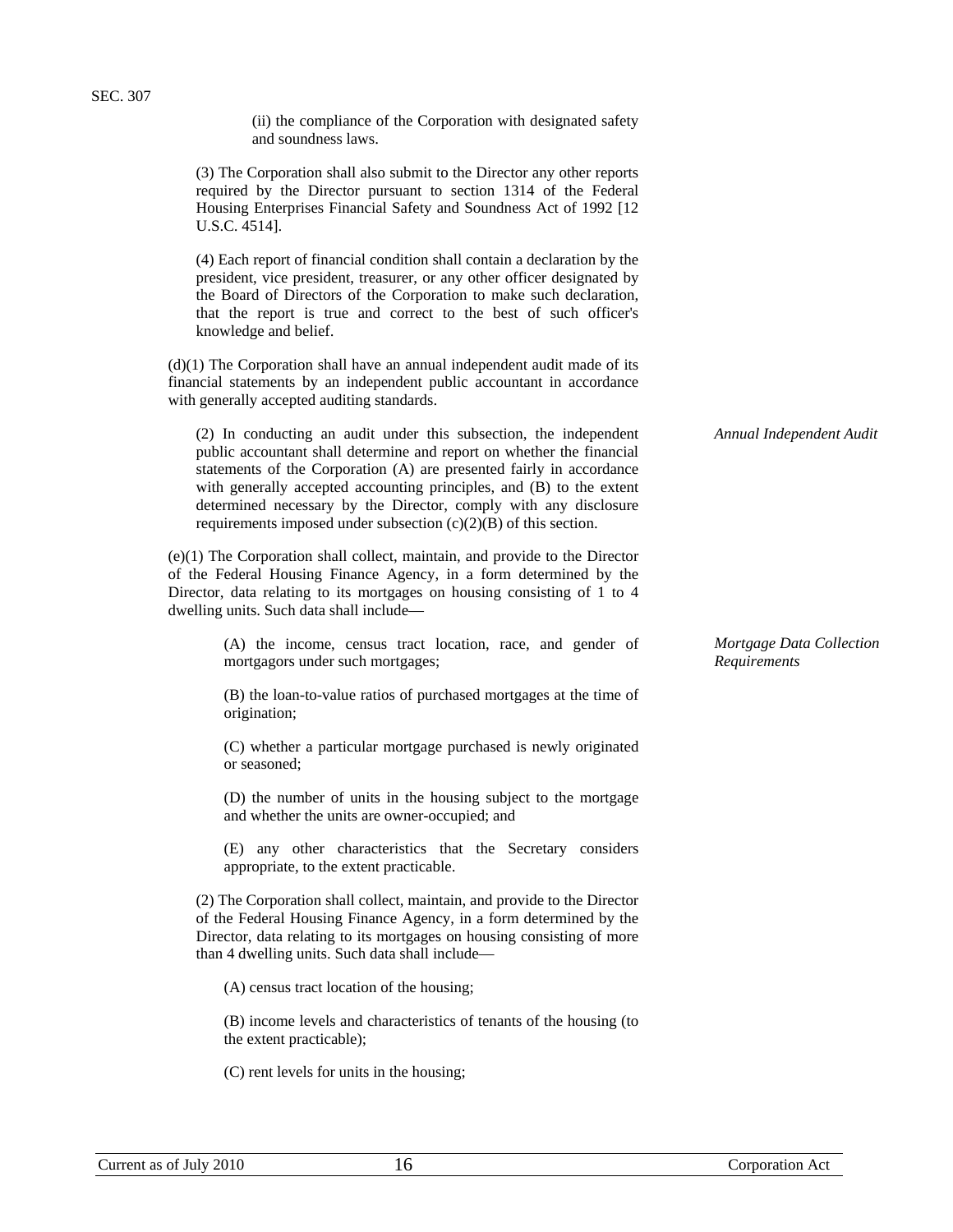(D) mortgage characteristics (such as the number of units financed per mortgage and the amount of loans);

(E) mortgagor characteristics (such as nonprofit, for-profit, limited equity cooperatives);

(F) use of funds (such as new construction, rehabilitation, refinancing);

(G) type of originating institution; and

(H) any other information that the Secretary considers appropriate, to the extent practicable.

(3)(A) Except as provided in subparagraph (B), this subsection shall apply only to mortgages purchased by the Corporation after December 31, 1992.

(B) This subsection shall apply to any mortgage purchased by the Corporation after the date determined under subparagraph (A) if the mortgage was originated before such date, but only to the extent that the data referred in paragraph (1) or (2), as applicable, is available to the Corporation.

(f)(1) The Corporation shall submit to the Committee on Banking, Finance and Urban Affairs of the House of Representatives, the Committee on Banking, Housing, and Urban Affairs of the Senate, and the Director of the Federal Housing Finance Agency a report on its activities under subpart B of part 2 of subtitle A of the Federal Housing Enterprises Financial Safety and Soundness Act of 1992 [12 U.S.C. 4561 et seq.].

(2) The report under this subsection shall—

(A) include, in aggregate form and by appropriate category, statements of the dollar volume and number of mortgages on owner-occupied and rental properties purchased which relate to each of the annual housing goals established under such subpart;

(B) include, in aggregate form and by appropriate category, statements of the number of families served by the Corporation, the income class, race, and gender of homebuyers served, the income class of tenants of rental housing (to the extent such information is available), the characteristics of the census tracts, and the geographic distribution of the housing financed;

(C) include a statement of the extent to which the mortgages purchased by the Corporation have been used in conjunction with public subsidy programs under Federal law;

(D) include statements of the proportion of mortgages on housing consisting of 1 to 4 dwelling units purchased by the Corporation that have been made to first-time homebuyers, as soon as providing such data is practicable, and identifying any special programs (or revisions to conventional practices) facilitating homeownership opportunities for first-time homebuyers;

*Reports Related to Housing Goals*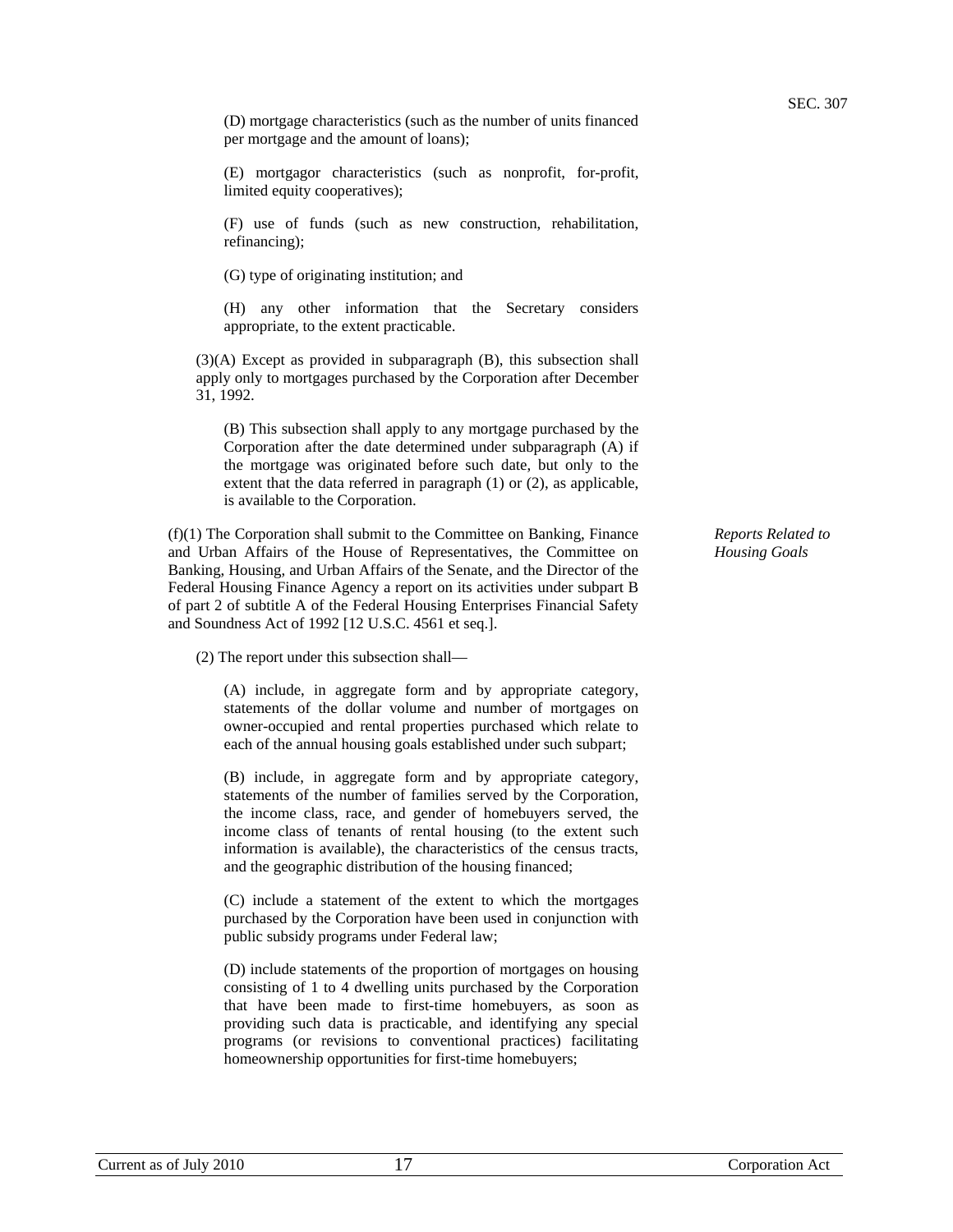(E) include, in aggregate form and by appropriate category, the data provided to the and the Director of the Federal Housing Finance Agency under subsection  $(e)(1)(B)$  of this section;

(F) compare the level of securitization versus portfolio activity;

(G) assess underwriting standards, business practices, repurchase requirements, pricing, fees, and procedures, that affect the purchase of mortgages for low- and moderate-income families, or that may yield disparate results based on the race of the borrower, including revisions thereto to promote affordable housing or fair lending;

(H) describe trends in both the primary and secondary multifamily housing mortgage markets, including a description of the progress made, and any factors impeding progress, toward standardization and securitization of mortgage products for multifamily housing;

(I) describe trends in the delinquency and default rates of mortgages secured by housing for low- and moderate-income families that have been purchased by the Corporation, including a comparison of such trends with delinquency and default information for mortgage products serving households with incomes above the median level that have been purchased by the Corporation, and evaluate the impact of such trends on the standards and levels of risk of mortgage products serving lowand moderate-income families;

(J) describe in the aggregate the seller and servicer network of the Corporation, including the volume of mortgages purchased from minority-owned, women-owned, and community-oriented lenders, and any efforts to facilitate relationships with such lenders;

(K) describe the activities undertaken by the Corporation with nonprofit and for-profit organizations and with State and local governments and housing finance agencies, including how the Corporation's activities support the objectives of comprehensive housing affordability strategies under section 12705 of title 42; and

(L) include any other information that the Director of the Federal Housing Finance Agency considers appropriate.

(3)(A) The Corporation shall make each report under this subsection available to the public at the principal and regional offices of the Corporation.

(B) Before making a report under this subsection available to the public, the Corporation may exclude from the report information the Director of the Federal Housing Finance Agency has determined is proprietary information under section 1326 of the Federal Housing Enterprises Financial Safety and Soundness Act of 1992 [12 U.S.C. 4546].